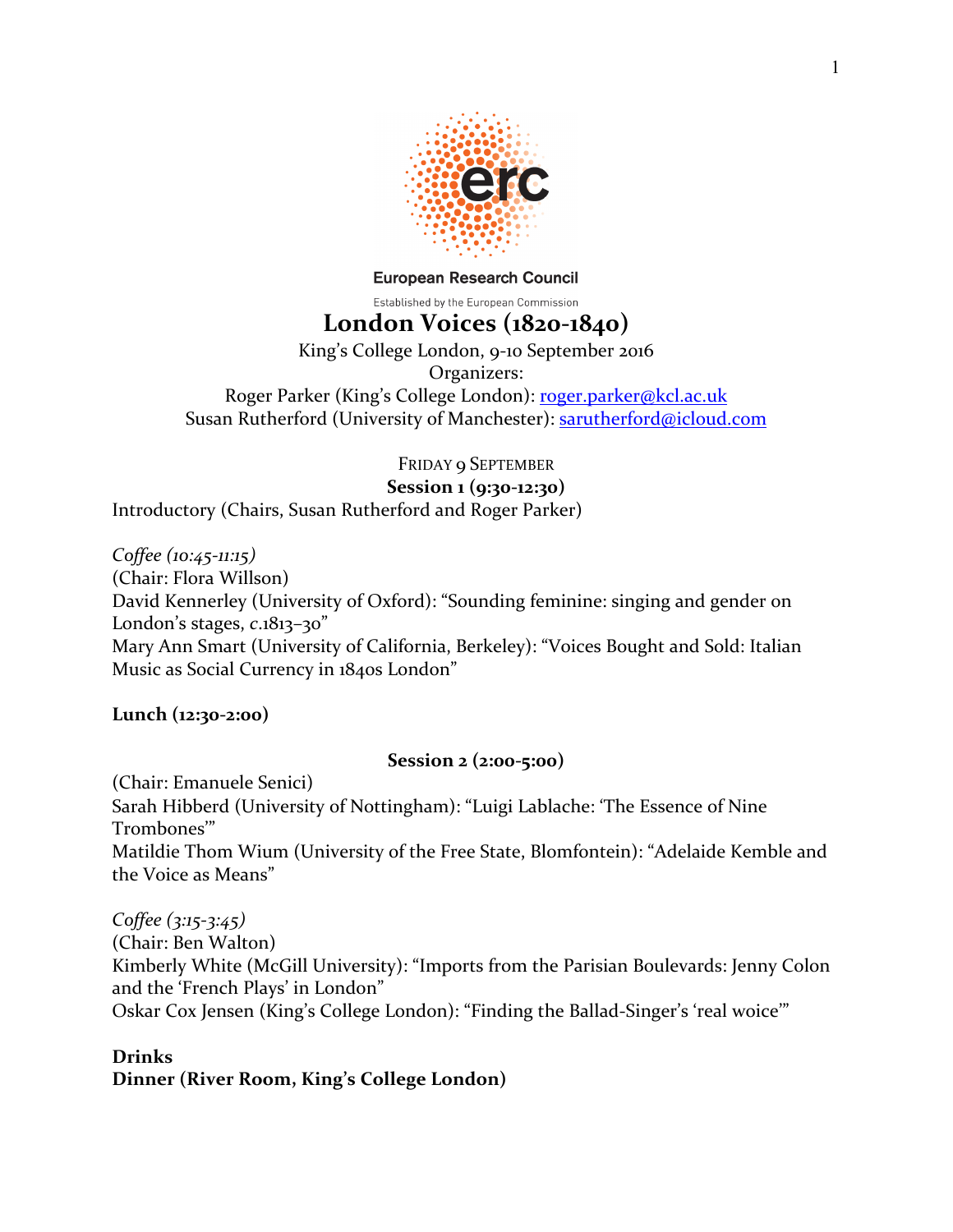# SATURDAY 10 SEPTEMBER **Session 3 (9:30-12:30)**

(Chair: James Davies)

Sarah Fuchs-Sampson (Eastman School of Music): "The Castrato as Commodity: Velluti's Voice in the London Sheet-Music Market"

Melina Esse (Eastman School of Music): "Vessels of Flame: Letitia Elizabeth Landon and the Improviser's Voice"

*Coffee (10:45-11:15)* (Chair: Laura Tunbridge) Cormac Newark (Guildhall School of Music and Drama): "No possible occasion for her to go and die in Italy': Social and Genre Parody in Gore's *The Opera*" Jo Hicks (King's College London): "Performing Tourism in 1850s London: Albert Smith's *Ascent of Mont Blanc*"

## **Lunch (12:30-2:00)**

## **Session 4 (2:00-5:30)**

(Chair: Irene Morra)

Wiebke Thormählen (Royal College of Music): "Emotionality, Spirituality and Edification: The Rise of Amateur Choral Singing in Early Nineteenth-Century London" Claudio Vellutini (University of British Columbia): "Interpreting the Italian Voice in London (and Elsewhere)"

*Coffee (3:15-3:45)* (Chair: Katherine Hambridge) Diane Tisdall (King's College London): "Trading in the Master's Voice: The Violin Treatises of John Loder and Pierre Baillot" Ellen Lockhart (University of Toronto): "Voice Boxes"

**Drinks and conclusions Dinner at Strand Palace Hotel (Carvery)**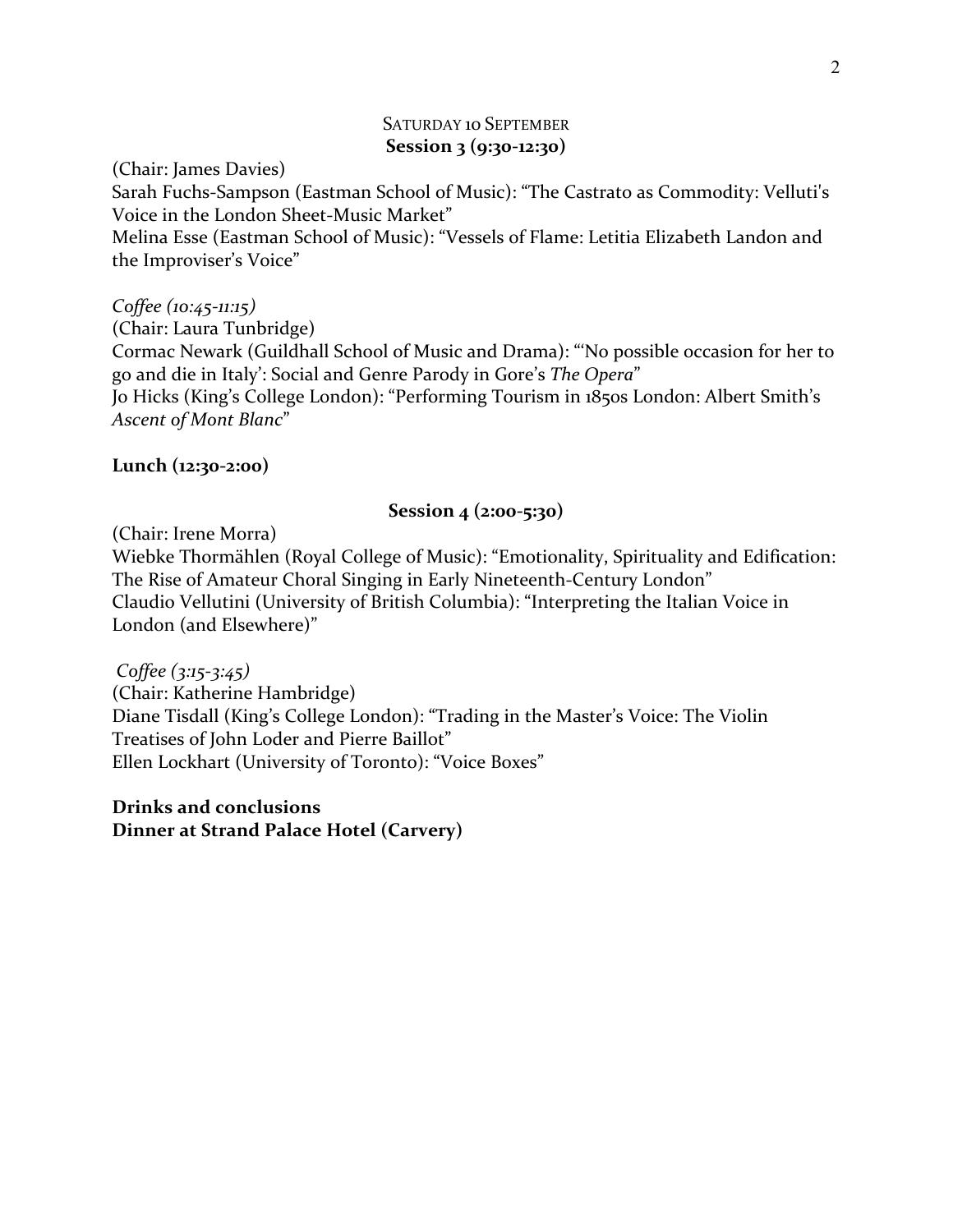## **Participants**

James Davies jqd@berkeley.edu Emma Dillon emma.dillon@kcl.ac.uk Melina Esse messe@esm.rochester.edu Sarah Fuchs-Sampson <u>sfuchs2@u.rochester.edu</u> James Grande james.grande@kcl.ac.uk Katherine Hambridge katherine.hambridge@durham.ac.uk Sarah Hibberd Sarah.Hibberd@nottingham.ac.uk Jo Hicks jonathan.1.hicks@kcl.ac.uk Oskar Cox Jensen oskar.cox\_jensen@kcl.ac.uk David Kennerley david.kennerley@worc.ox.ac.uk Ellen Lockhart ellen.lockhart@utoronto.ca Irene Morra MorraI@cardiff.ac.uk Cormac Newark Cormac.Newark@gsmd.ac.uk Roger Parker roger.parker@kcl.ac.uk Susan Rutherford sarutherford@icloud.com Emanuele Senici emanuele.senici@uniroma1.it Mary Ann Smart masmart@berkeley.edu Diane Tisdall diane.tisdall@kcl.ac.uk Wiebke Thormählen wiebke.thormahlen@rcm.ac.uk Laura Tunbridge laura.tunbridge@music.ox.ac.uk Claudio Vellutini claudiovellutini@hotmail.com Ben Walton bw283@cam.ac.uk Holly Watkins hwatkins@esm.rochester.edu Kym White kym.michelle.white@gmail.com Gavin Williams gwilliams1703@gmail.com Flora Willson florawillson@googlemail.com Matildie Thom Wium matildiethomwium@gmail.com Ingeborg Zechner ingeborg.zechner@sbg.ac.at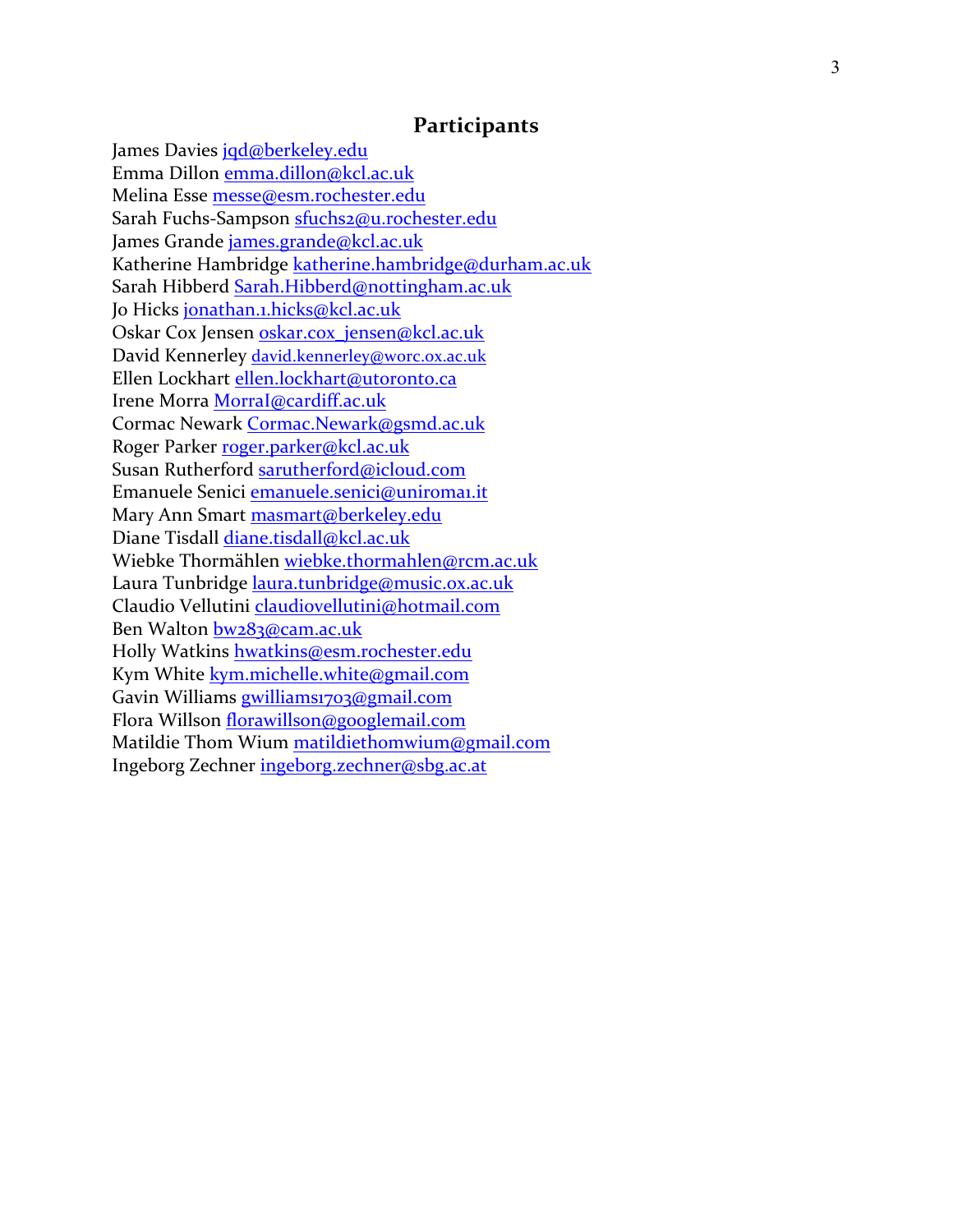#### **Abstracts**

#### **Oskar Cox Jensen: "Finding the Ballad-Singer's 'real woice'"**

'[I]t came from the mouth of an old, unshaven ballad-chanter  $\dots$  his voice was a real woice,—all that vulgarity, hoarseness and tobacco, could produce; and his prononnsation was of the same cast,—for Ome, sweet Ome, was so thundered in the tympanum, that it was enough to drive the hearer from his home, be it what it might, and to ruin forever all domestic harmony.' – *Exchange Herald*, 1826.

For all their subjects' obscurity, the number of recorded 'notices' London street-singers received is remarkably high. They require a different form of reading to stage reviews, as their negativity is as consistent as their rhetorical tropes: to borrow Robert Walser's phrase, they require 'accounting for taste'.

This paper takes as its basis the scores of accounts of nineteenth-century ballad-singers' voices found in journalism, life-writing, anecdotes, antiquarianism, and beyond. While there is something to be gained from following Bourdieu in construing the bulk of these accounts as constructions of 'distinction', it attempts to move beyond that paradigm: both to uncover some sense of the 'real' voice of, if not 'the balladsinger', then of individual singers; and also to locate further reasons for the aggressive tone of these descriptions, finding them in both the provocation of singer's performances, and in issues of street repertoire.

#### **Melina Esse: "Vessels of flame: Letitia Elizabeth Landon and the Improviser's Voice"**

1824 was the year of the *improvvisatori* (or Italian improvising poets) in London. Periodicals published histories of poetic improvisation and accounts of famous improviser Tommaso Sgricci's success in Paris. The popularity of Madame de Staël's fictional improviser Corinne opened up new possibilities for women authors; Letitia Elizabeth Landon (better known as L.E.L.) was only the latest to follow Corinne's lead, publishing her long poem "The Improvisatrice" in 1824. Angela Esterhammer has argued that British interest in this southern phenomenon was characterized by acts of "remediation"—in particular, the translation of the improviser's voice into print. Landon's poem, for instance, could be thought of as a series of nested retellings of the improviser's story. Not only is her improviser clearly based on Staël's Corinne, but she also revisits, in a brief poem-within-a-poem, that most ancient improvising poet, Sappho. By 1825, when Sgricci himself arrived in London, his decision to recite from already published transcriptions rather than perform extempore might suggest that the textualization of the improviser's voice was a *fait accompli*. But I argue that printed evocations of poetic improvisation also testify to the persistence of the improviser's voice. This paper explores the repercussions of this (sometimes imagined) sound, carried not just across media (live recitation, transcriptions, published poems) but across geographical and gendered boundaries. Landon's poem reads quite differently placed next to another "remediation" of the improviser's voice: Giacomo Leopardi's "Ultimo canto di Saffo" (1822). Leopardi's version of Sappho's final song was influenced by the Italian craze for translations of the northern bard Ossian, who was imagined as an anti-Homer capable of reinvigorating a hidebound Italian poetic tradition. The duelling images of Landon's destroying flames and Leopardi's unfeeling waves suggest forms of poetic inscription that are fluid, flickering, and maddeningly ephemeral. While they certainly serve as metaphors for mortality, they also, I would argue, urge us to understand the supposed textualization of improvised poetry as an equally risky, incomplete and impermanent undertaking.

#### **Sarah Fuchs-Sampson: "The Castrato as Commodity: Velluti's Voice in the London Sheet-Music Market"**

Following Giovanni Battista Velluti's London debut at the King's Theatre on June 30, 1825, piano-vocal and instrumental arrangements of the singer's operatic numbers flooded the city's sheet-music market. A striking number of these arrangements sought to reproduce the virtuosic embellishments for which Velluti had become famous across Europe, often distinguishing such additions to the score via smaller note-heads or *ossia*. In this paper, I argue that these arrangements contributed to a large-scale shift in Velluti's reception in London, where, between  $1825$  and  $1828$ , critics gradually began to deem the castrato's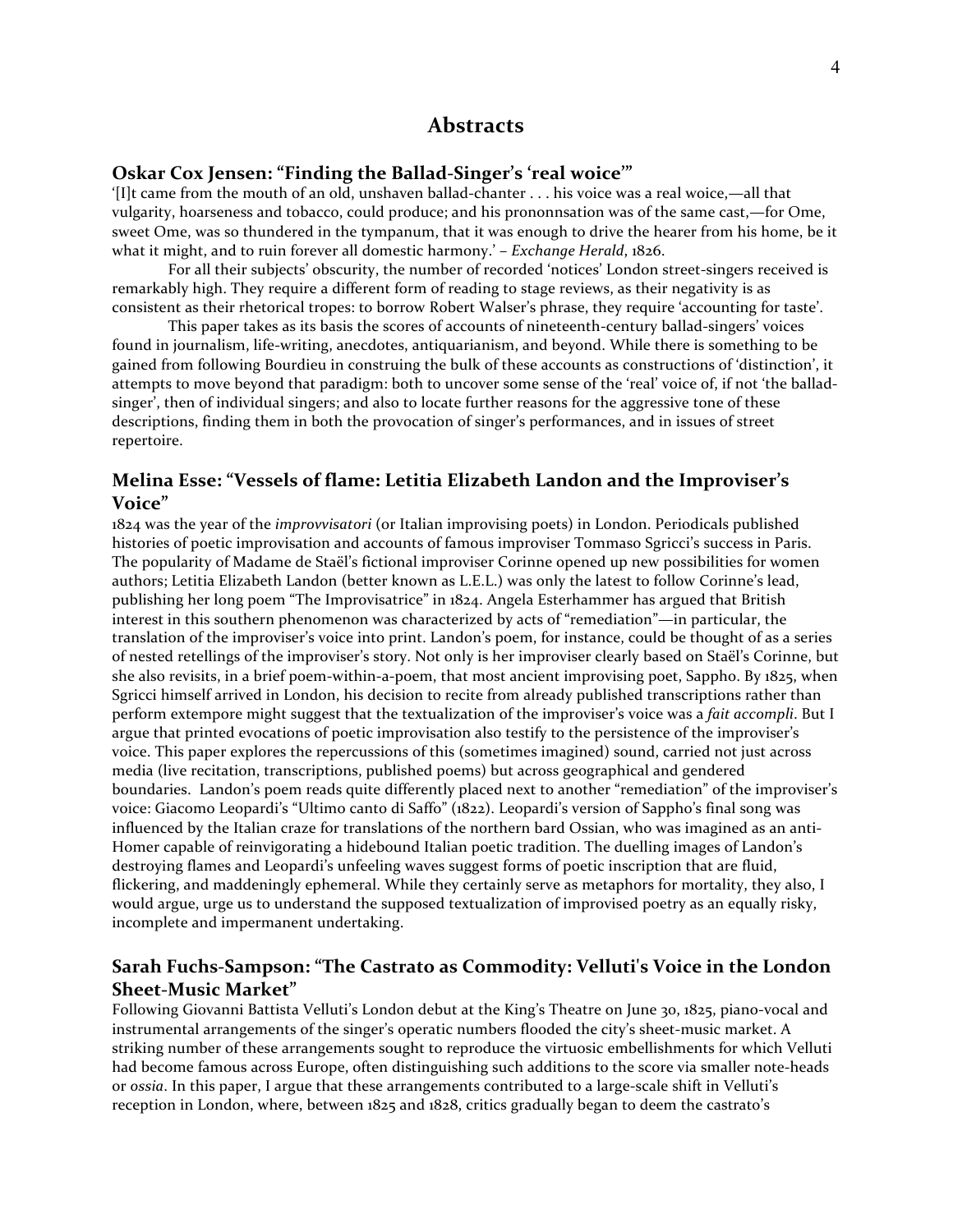performances less sensational than familiar, even predictable. By examining Velluti's changing fortunes in London alongside the commodification of his voice. I intend not only to expand upon recent discussions of the castrato's late career, but also to consider how the sheet-music industry—and mechanical reproduction more broadly—affected nineteenth-century singers and their art.

#### **Sarah Hibberd: "Luigi Lablache: 'The essence of nine trombones'"**

"The power of this singer seems to come out of a body lined in brass. ... an elephant might sing like him. We fancy we see the inspired bulk open his mouth, and exhaling the mighty music, the essence of nine trombones." "He seduces and captivates your imagination." Luigi Lablache was celebrated across Europe in the second quarter of the 19C, and regularly declared the best basso cantante and/or primo buffo of his age. In this paper, I build on Susan Rutherford's explorations of the ways in which embodied voices produced 'presence', and examine the impact Lablache made on London audiences following his debut at the King's Theatre in 1830, as documented in the press. The starting point for all evaluations of Lablache's onstage presence and voice was his bulk: he was more than six foot tall, with a proud belly. Brillat-Savarin had been the first to categorise strictly abdominal excess as a male symptom in the mid-1820s, with connotations of both seductiveness and repulsiveness – a contradiction that is explored in literature of the period (e.g. *Pickwick Papers*), and was an important component of Lablache's approach to characterisation. Around the same time, new theories about voice and breathing were emerging: with developments in chemistry at the turn of the century (notably the discovery of oxygen), attention shifted away from the humours and nerves towards an understanding of the body as a 'total machine', whose unique force came from combustion. These cultural and scientific developments in understanding the body provide the context for an examination of the critical commentary on Lablache's unusually powerful voice and his empathetic approach to acting. His terrifyingly realistic portrayal of Henry VIII in Donizetti's *Anna Bolena*, one of his signature roles in London from  $1831$  though into the  $1850s$ , exemplifies these qualities and provides the focus for my discussion.

### **Jo Hicks: "Performing Tourism in 1850s London: Albert Smith's Ascent of Mont** *Blanc***"**

An 1858 issue of the *New York Musical Review* lists "European Items" of interest to American readers: among announcements of a London *Don Giovanni*, a one-act Meyerbeer opera, and a Viennese Lohengrin, is a mention of Albert Smith, who "has ascended the Mont Blanc for the last time, after having done so (in Piccadilly) about two thousand times." Although the operas in question remain firmly in the scholarly canon, Smith's hit show has received only passing attention. Yet his one-man performance of Alpine tourism, dubbed a "monopolylogue" in the tradition of Charles Dibdin and Charles Matthews, was central to the exhibition culture of the mid-century metropolis, and provides a rich case study of the uses of music in Victorian stage entertainment. Of course, much of the interest was visual: the first act featured a series of paintings by William Beverley depicting tourist sights en route from London to Chamonix (a destination newly accessible by passenger train); the second boasted a vertically-scrolling backdrop that effected the illusion of ascent. But audiences also heard Smith accompany himself in comic songs at the piano, with an alpine horn and mule bells offered as audible markers of his mountain journey. Using contemporary programmes and press reports, I seek to recover the sonic qualities of Smith's performance, and then to consider how music in lectures and exhibitions contributed to shaping the popular imagination of European travel.

# David Kennerley: "Sounding feminine: singing and gender on London's stages, *c***.1813–30"**

This paper is a case study of the careers and public images of two prominent female singers of the 1810s and '20s, Catherine Stephens and Eliza Vestris. It seeks to demonstrate how audience attitudes towards gender and femininity influenced the structure of female singers' careers and the reception of their performances in early nineteenth-century London. It maps how different venues for professional vocal performance, notably London's various concert halls and theatres, became associated with different types of female singer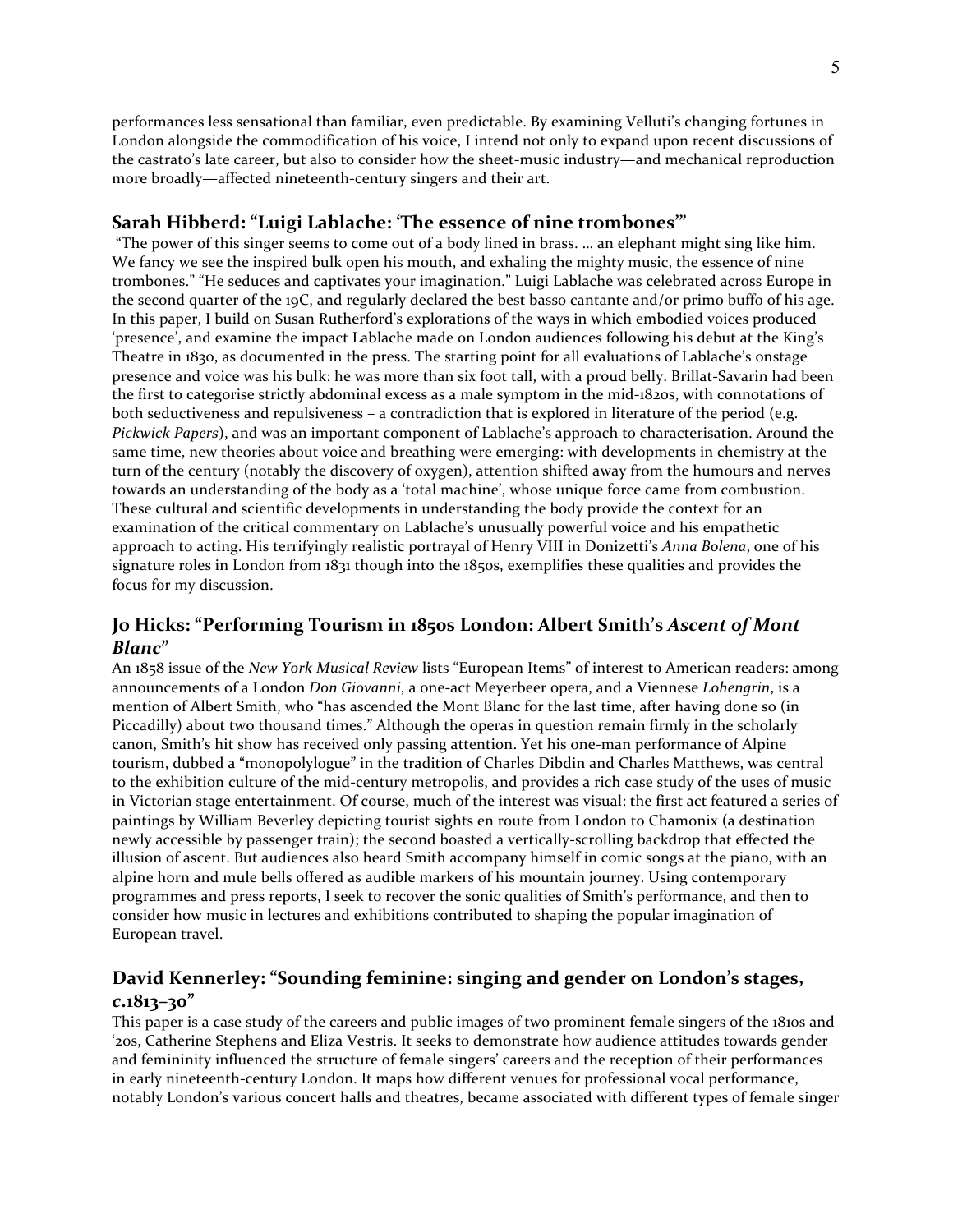who inhabited and projected varying styles of femininity. Building on the work of Christopher Small, Georgina Born and other theorists of the relationship between musical performance and wider social constructs such as gender, it demonstrates how singers' styles of performance and public images were specifically designed and tailored to suit and to reflect the widely varying gender ideals of the specific type of audience at each theatrical or concert venue. Furthermore, it draws upon the insights of John Shepherd and Suzanne Cusick to argue that these different styles of femininity were reflected in different types of vocal technique and, as a result, the sound of the singer's voice. Nationality and class form key prisms through which contemporaries detected, explained and justified these different styles of musical femininity. Sounding feminine, in the way your audience desired, was a, if not the, key challenge for female singers, which helps us to understand just how important gender was in demarcating and delineating London's widely varying cultures of musical performance.

#### **Ellen Lockhart: "Voice Boxes"**

This paper takes as its point of departure a historical coincidence, taking place in 1835: the first recorded instance of the term *voice box*, to denote the larynx as a discrete cartilaginous container of something called voice, in the same year that London-based scientist Charles Wheatstone presented his newly invented freereed speaking machine to the British Association for the Advancement of Science. This coincidence draws together multiple concurrent discourses on the voice, circulating within London during the 1830s. Of key importance was the popular analogy between human vocal production and musical reed instruments. As James Davies has recently suggested, Wheatstone's free-reed vocal synthesiser -- an apparatus consisting of a vibrating reed within a wooden box, a bellows, 'nostrils', rubber lips, and leather resonator -- may be linked to the contemporary interest in tongues within operatic vocal practice, as well as the fetish for the 'reedy' singing of such star performers as Henriette Méric-Lalande and Giovanni Battista Rubini. As a new coinage, 'voice box' joined a host of other terms denoting new means of vocal-material enclosure, including 'jury box', 'witness box', and 'letter-box'. Here, the emergence of such 'voice boxes' becomes an incentive to meditate on the practices of bounding, reproducing, and commodifying *voice* and the verbal utterance in London circa 1835.

## Cormac Newark: " 'No possible occasion for her to go and die in Italy': **Social and Genre Parody in Gore's** *The Opera***"**

As acknowledged doyenne of the so-called 'silver fork' novel c. 1820-1840, Catherine Gore wrote quite a bit about opera-going: the dandies and other elites that are the main focus of her works, not to mention the aspiring middle classes (both characters and readers) eager to rub shoulders with them, saw it as an essential part of how society (not to mention Society) worked. In her books, just as in the exactly contemporary fiction of Balzac, the auditorium of the opera house is as likely to be the scene of dramatic events as its stage. Sure enough, as the title suggests, *The Opera: A novel* (1832) features numerous significant encounters at the King's Theatre.

But whereas in Balzac the words of every aria and duet are certain to find an echo at some relatively superficial level of the novel in which they are cited, performances reported in *The Opera* (including of then-recent successes such as *Semiramide* and *Il pirata*) tend not to be legible in terms of local details of the plot. Rather, it is as part of a slightly deeper interplay, at the level of genre, that they are significant: the silver fork novel, notable for being contemptuously satirised in later fiction (most famously Thackeray's *Vanity Fair*) itself depended on parody to steer a course between entertaining mockery of the exaggerated behaviour of its foppish subjects and an appealingly authentic feel for aristocratic life. What makes *The Opera* especially interesting in this context (and above all that of London Voices) is how parody of opera in the denouement, and in particular the fact that one of the principal characters is a famous singer, collides with another classic feature of the genre, an ambiguous attitude to the changing social status of women.

## Mary Ann Smart: "Voices Bought and Sold: Italian Music as Social Currency in **1840s London"**

In May 1839 Giuseppe Mazzini organized the first of what would become a series of concerts for the benefit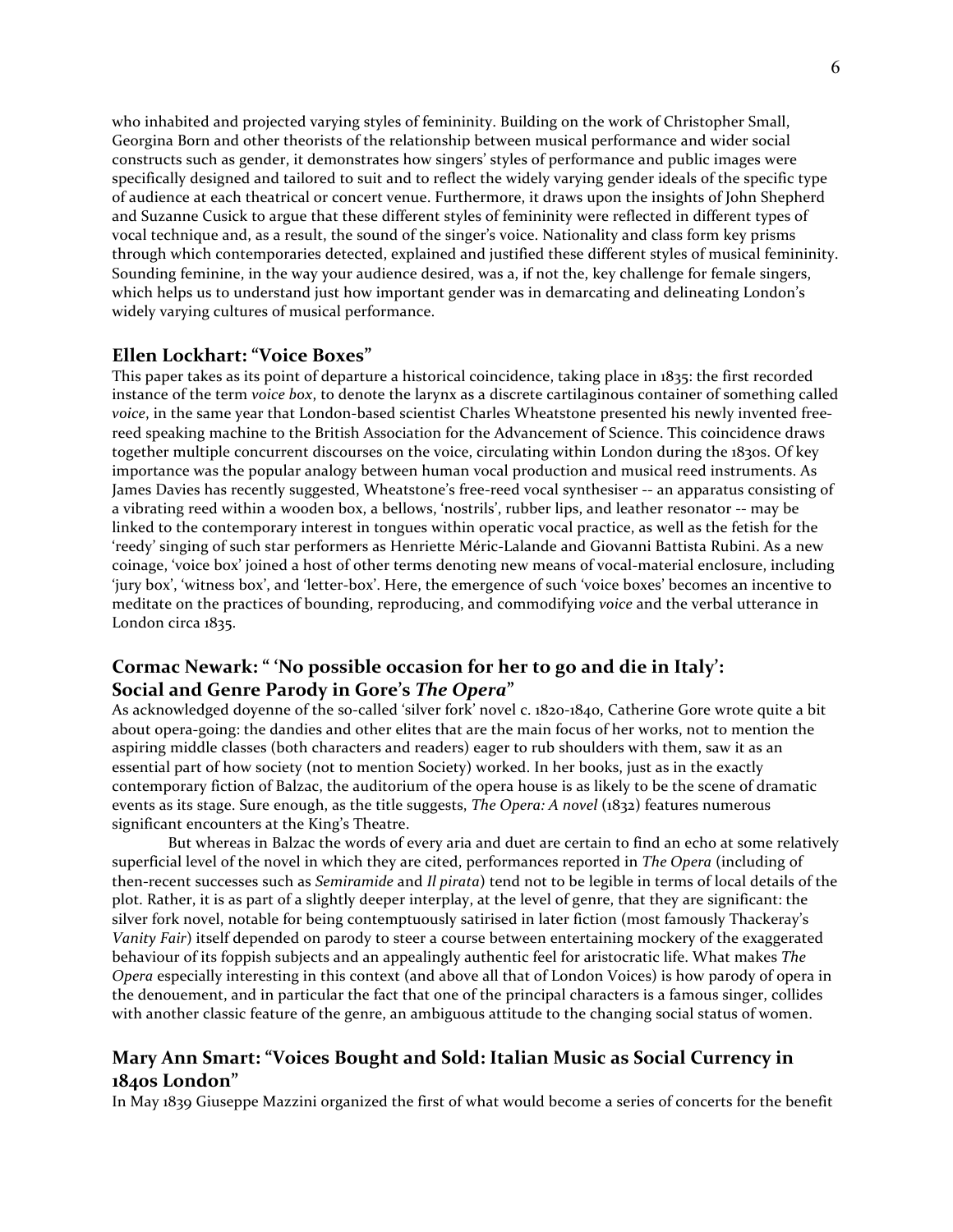of Italian emigrés and exiles resident in London. At this benefit for the actor and political exile Gustavo Modena, the "*Puritani* quartet" and Fanny Persiani performed excerpts from Donizetti's Roberto Devereux, interspersed with recitations by Modena himself, costumed as Dante. The financial success of this concert apparently inspired Mazzini to institute annual concerts for the benefit of the "Italian Free School" that he had established to educate young Italian street musicians and vendors of plaster figurines. Remarkably, proceeds from these annual concerts, featuring gratis performances by stars such as Giulia Grisi, Mario de Candia and Henri Vieuxtemps, generated fully one-third of the funds needed to run the school each year. Pupils at Mazzini's school received evening lessons in reading, writing, arithmetic, geography and drafting, and attended weekly lectures by Mazzini on Italian history and literature, but were (not surprisingly) given no instruction in music. This paper will attempt to understand the cultural geography of the Italian community in London during this period by attending to the multiple Italian vocalizations that resounded through the city – from the songs of disenfranchised organ grinders to the oratorical tones of Mazzini and Modena and the familiar strains of Donizetti and Bellini as sung by Grisi, Rubini, Tamburini and Lablache.

## Diane Tisdall: "Trading in the Master's Voice: The Violin Treatises of John Loder **and Pierre Baillot"**

John David Loder was the first Englishman to lead the orchestra of the Philharmonic Society of London; Pierre Baillot was one of the initial violin teachers at the Paris Conservatoire. In the late 1820s, the London press regarded their treatises - *A general and comprehensive instruction book for the violin* (1824); Méthode *de* violon (1803; English transl. 1823) – as the 'two standard violin tutors before the public' (QMMR, 1827). Written to bridge the gap between amateur and professional performance standards, the treatises have undergone thorough investigation in regard to their technical content (Loder: Golby, 2004; Baillot: Stowell, 1985). My interest in these treatises lies in what might be called each teacher's written voice. I draw on Richard Sennett's 'language of instructions'  $(2008)$  – the relationship between the activities of hands and the uses of language – in order to reassess the pedagogical ideologies of Loder and Baillot. By placing English and French violin pedagogy side-by-side, via the medium of voice, my aim is to initiate a broader discourse on nineteenth-century European music education.

## **Wiebke Thormählen: "Emotionality, Spirituality and Edification: the Rise of** Amateur Choral Singing in Early Nineteenth-Century London"

This paper investigates the role of music in establishing and shaping socio-political groups, and its strategic employment in binding individuals emotionally to these allegiances. In focussing on the founding ideologies of the Sacred Harmonic Society and bringing these together with the social, spiritual and domestic practices that enabled its formation, I argue that the manner in which music was received provided the key to its use as a political tool and as a tool for social stratification.

The founding of the Sacred Harmonic Society in 1832 was a key moment in the increasing delineation of a rising musical professionalism focussed on instrumental and operatic music and an amateur music culture focussed on large scale oratorio performances. Its emphasis on regular rehearsal and communality over performance inscribed in its founding document and early annals betray that this was rooted in a self-conscious ideology of group formation through participation rather than spectation or listening. 

In class-specific courtesy as in spiritual discourses, this participation had been wedded to the emotional education of the individual and his/her sense of class belonging since the mid-eighteenth century: playing instruments and singing at home fostered a morally uplifting individual feeling if one engaged with the right type of repertoire. Communal singing as a regular exercise that aided spiritual health, on the other hand, had been the prerogative of particular religious factions. The Sacred Harmonic Society is the key moment at which this collective singing moved into a secular public arena dominated by a social class that had traditionally been less able to be involved in instrument-based music-making. The Society member's self-conscious class allegiance supports revisionist readings of the Reform Act as the beginning rather than the end of a rise of the middle classes.